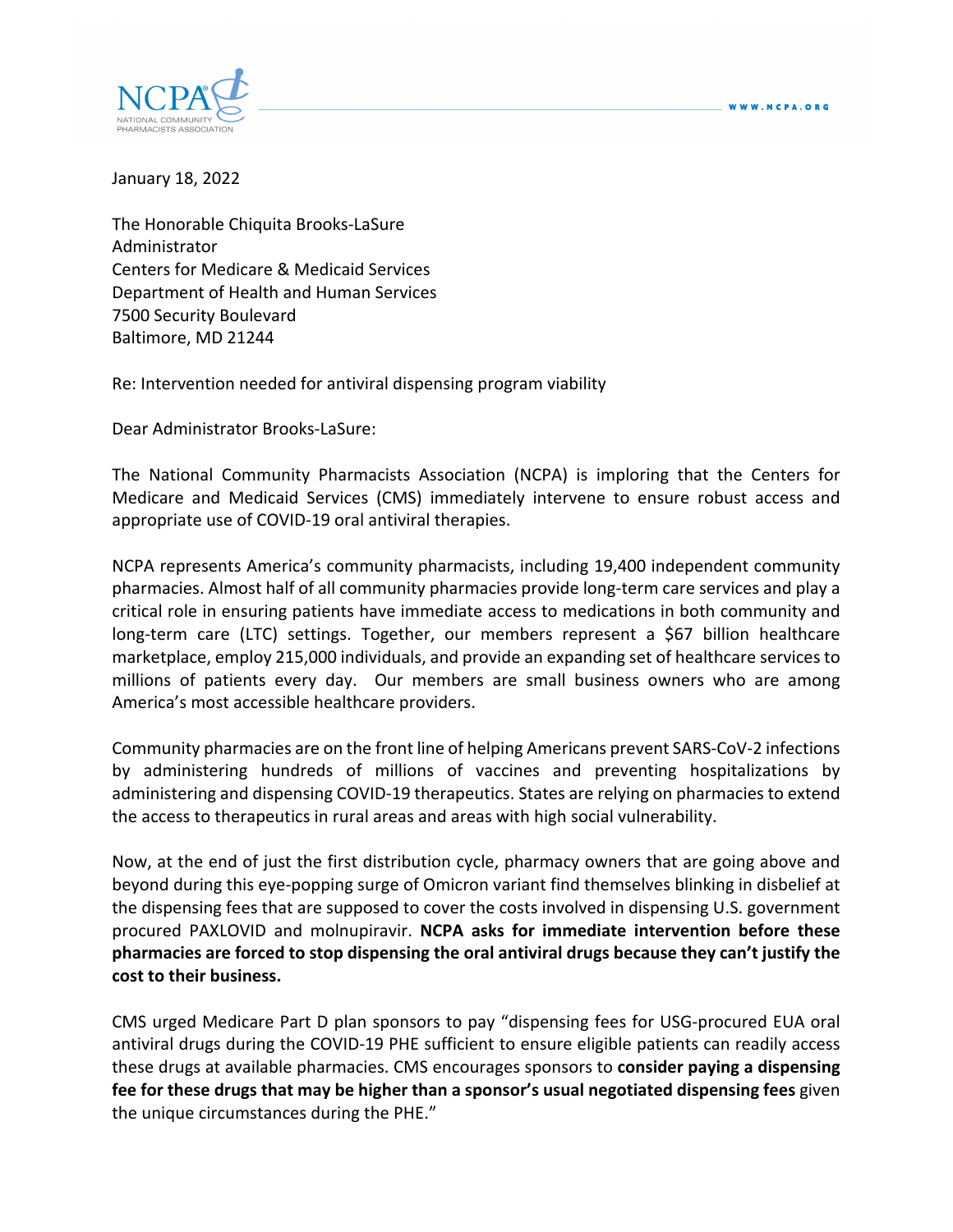While the reimbursement rates that NCPA members have reported may be higher than the usual negotiated dispensing fees, they are still far below these pharmacies' cost to dispense. **As of January 14, 2022, the highest enhanced dispensing fee reported is \$10.50 with the low end being \$1 by BlueCross Blue Shield's PBM Prime Therapeutics.** These fees are lower than the Professional Dispensing Fee in most state Medicaid programs. Even the \$10.50 dispensing fee fails to cover the additional costs required to optimize beneficiary safety and effectiveness for these breakthrough treatments. This is astounding and extremely disappointing considering the U.S. government has paid over \$700 per course of therapy for molnupiravir and over \$500 per course of therapy for PAXLOVID.

NCPA has spoken with numerous independent pharmacists who have been allocated product and are actively dispensing these prescriptions. The attached list is of additional tasks involved with dispensing oral COVID‐19 antivirals that would not be considered part of the usual dispensing process – including a time factorfor each. **The pharmaciesin the first distribution cycle estimate the additional time involved with dispensing the oral antivirals requires a dispensing fee consistent with the COVID‐19 vaccine administration fee of \$40.** This reflects additional steps such as the non-standard ordering and receiving of the physical product, on-boarding new patients, and participating in the prescriber decision making process(working with prescribersto prioritize limited available doses, accurate data on e‐prescriptions, transitioning patients from monoclonal antibodies to oral therapy).

Administrator Brooks‐LaSure, it is unconscionable that Medicare Part D plan sponsors and/or their pharmacy benefit managers (PBMs) are reimbursing pharmacies at these dismal rates, especially when these therapies can avoid costly hospitalizations. **NCPA is asking for immediate intervention to ensure continued access to oral antivirals for COVID‐19, and that CMS use your full authority to provide Medicare and Medicaid coverage of the additional pharmacists' costs to dispense these vital therapies.**

Sincerely,

B. Douglas Hoey, R.Ph., M.B.A. NCPA Chief Executive Officer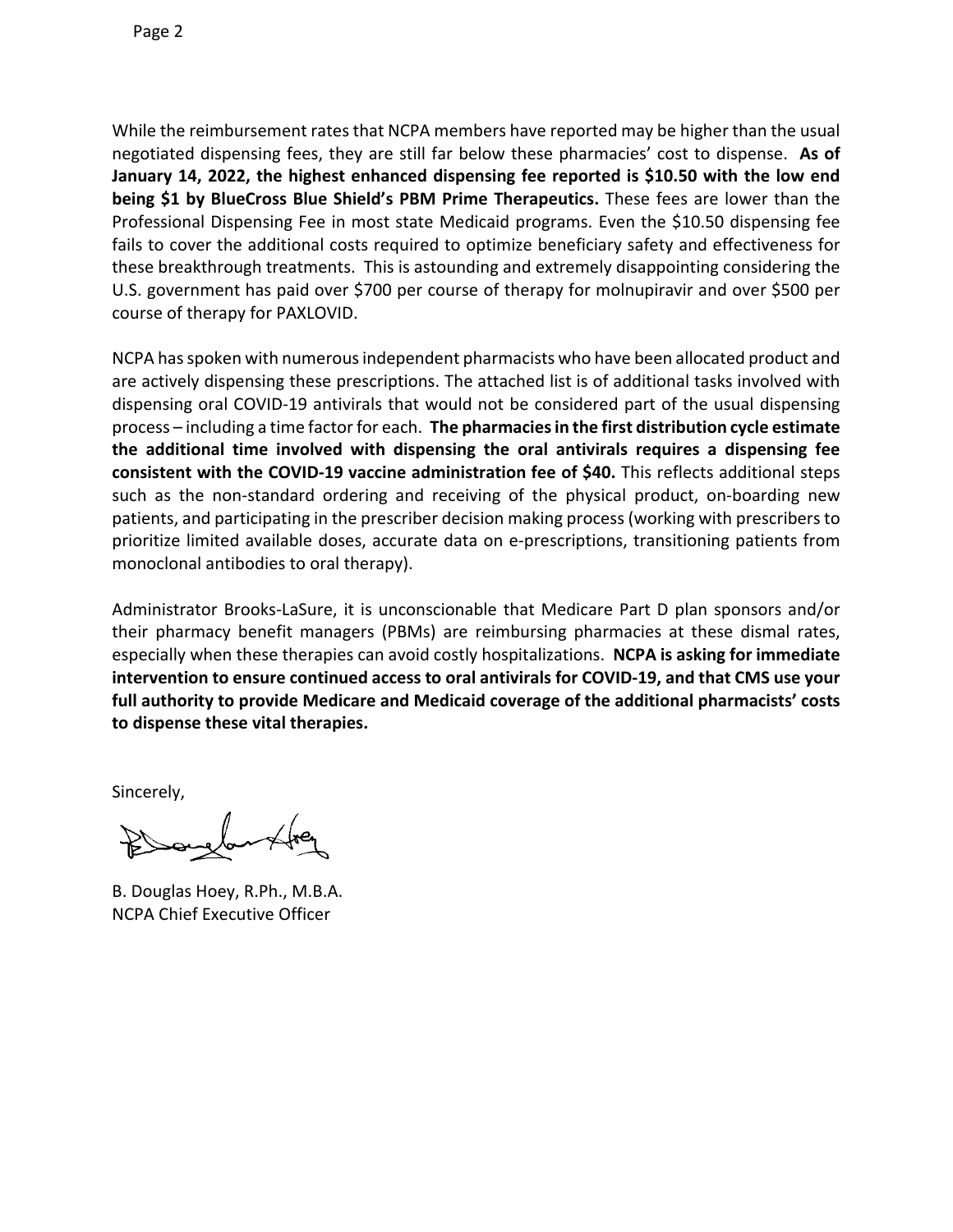The list below is of **additionaltasksinvolved with dispensing oral COVID‐19 antiviralsthat would not be considered part of the usual dispensing process – including a time factor for each.** 

- 1. Non‐standard ordering (most pharmacies have automated replenishment ordering; this is a manual process) **(0.067 hour) 4 minutes**
- 2. Non‐standard receiving (pharmacies securing this inventory differently) **(0.017 hour) 1 minute**
- 3. Greater involvement in prescriber decision making process (working with prescribers to prioritize limited available doses, accurate data on electronic prescription, transitioning patients from monoclonal antibodies to oral therapy). Prescribers are not up‐to‐speed on all the interactions, co-morbidity issues, dose adjustment for renal impairment, etc. RPh are having to interact with the prescribers on every Rx for every potential PAXLOVID patient. They can't just get an electronic prescription and dispense it. **(0.25 hour) 15 minutes**
- 4. Gathering Rx and medical history and payer info for new patients, which many of these are and RPh are likely to never see them again. **(0.083 hour) 5 minutes**
- 5. Tracking pick‐up date to ensure therapy initiated within EUA instructions for use. **(0.033 hour) 2 minutes**
- 6. Scheduling delivery or other arrangements to minimize exposure to confirmed positive case and related PPE. Pharmacy calling patient to inform about pickup either in drive thru if available or curbside to avoid potential exposure in store. **(0.067 hour) 4 minutes**
- 7. Enhanced patient counseling. RPh is avoiding costly complications that could result from a patient getting PAXLOVID that shouldn't get it or should get the lower dose. Enhanced drug‐drug interaction screening. This is taking much more time than a traditional prescription. **(0.133 hour) 8 minutes**
- 8. Ongoing monitoring after patient receives prescription. **(0.05 hour)** 3 **minutes**
- 9. Trying to get a paid claim and dealing with PBMs which are rejecting claims as Non‐Part D covered drug as one example. **(0.067 hour) 4 minutes**
- 10. Reporting inventory and sales. **(0.033 hour) 2 minutes**

Other considerations:

- Participating in federal, state and county phone calls, webinars, etc. to remain the expert in antivirals.
- Managing call volume. Pharmaciesthat have accessto PAXLOVID are listed on the county website precipitating calls from patients and prescribers for prescription information, etc.
- Triaging multitudes of e-prescribed Rx's to qualify patients, many for patients who do not qualify based on risk factors or timing of Rx. This is before getting into other clinical issues.
- Prioritizing unvaccinated patients. Time is necessary to determine/confirm vaccination status.
- Reporting usage and inventory movement to state and/or federal entity on a daily or weekly basis. Logging into special website with special passwords (and usually a slow process).
- Pharmacists providing testing services. When a patient tests positive, pharmacists are triaging them for potential eligibility for PAXLOVID. Screening risk factors that would qualify them for a PAXLOVID Rx. Then working with patient's doctor on a potential prescription.